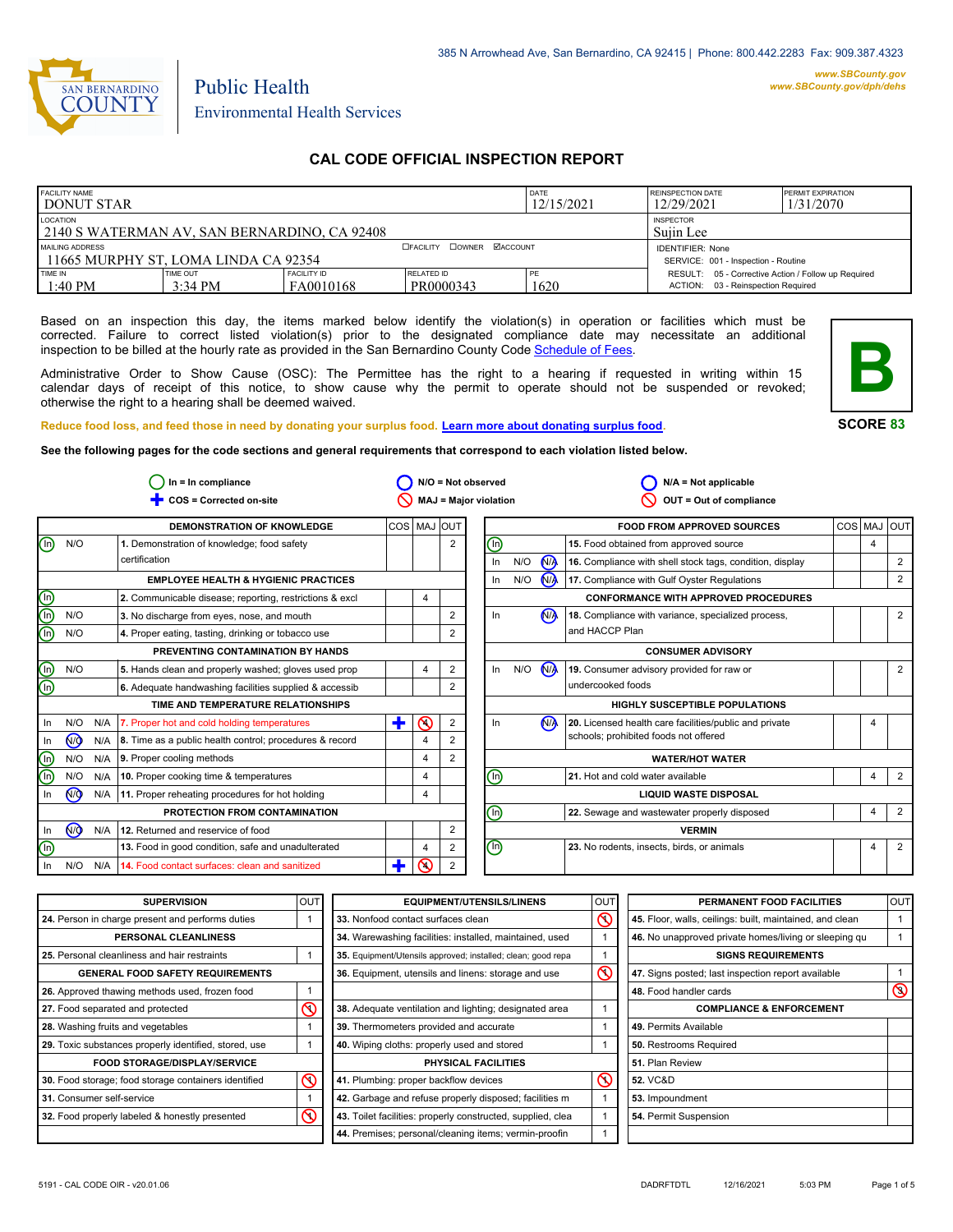

Environmental Health Services

Public Health

# **CAL CODE OFFICIAL INSPECTION REPORT**

| <b>FACILITY NAME</b><br><b>DONUT STAR</b>                                                                                         |                                                                                                                                                                                                                                                                                                           | DATE<br>12/15/2021                                                                                                                                                                                                                                                                                                                                                                                                                                                                                                                                   |              |  |
|-----------------------------------------------------------------------------------------------------------------------------------|-----------------------------------------------------------------------------------------------------------------------------------------------------------------------------------------------------------------------------------------------------------------------------------------------------------|------------------------------------------------------------------------------------------------------------------------------------------------------------------------------------------------------------------------------------------------------------------------------------------------------------------------------------------------------------------------------------------------------------------------------------------------------------------------------------------------------------------------------------------------------|--------------|--|
| LOCATION<br>2140 S WATERMAN AV, SAN BERNARDINO, CA 92408                                                                          |                                                                                                                                                                                                                                                                                                           | <b>INSPECTOR</b><br>Sujin Lee                                                                                                                                                                                                                                                                                                                                                                                                                                                                                                                        |              |  |
|                                                                                                                                   | 7. PROPER HOT AND COLD HOLDING TEMPERATURES                                                                                                                                                                                                                                                               |                                                                                                                                                                                                                                                                                                                                                                                                                                                                                                                                                      | <b>MAJOR</b> |  |
| Compliance date not specified<br><b>POINTS</b><br>Complied on 12/15/2021<br>Violation Reference - HSC -<br>113996, 113998, 114037 | serving it to customers.<br>Corrected on site. The owner was instructed to discard the PHF after 4 hours.<br>container on the grill. The owner stated she will store this PHF inside hot holding drawer later.<br>holding drawer.<br>Maintain temperatures of PHFs at or below 41 F or at or above 135 F. | Inspector Comments: 1. Measured cooked chicken at 90 F inside hot holding drawer. Per owner, this<br>potentially hazardous food (PHF) was cooked, stored in walk-in refrigerator and brought to the hot holding<br>drawer approximately 30 minutes prior to the inspection. The owner stated this PHF will be reheated prior to<br>2. Measured cooked beef at 129 F above grill. Per owner, this PHF was just cooked and store inside a<br>Corrected on site. The owner was instructed to reheat the PHF to 165 F prior to storing it inside the hot |              |  |

**Violation Description:** Potentially hazardous foods shall be held at or below 41F or at or above 135F. (113996, 113998, 114037, 114343(a))

**More Information: <https://youtu.be/RI6w5DtEs7w>**

# **14. FOOD CONTACT SURFACES: CLEAN AND SANITIZED**  $\triangle$  **MAJOR**  $\triangle$

| POINTS Compliance date not specified<br>Complied on 12/15/2021 | Inspector Comments: Observed heavy accumulation of brown mold-like growth on ceiling behind deflector of<br>ice machine. Observed mold-like debris inside ice cubes inside the ice machine. |
|----------------------------------------------------------------|---------------------------------------------------------------------------------------------------------------------------------------------------------------------------------------------|
| Violation Reference - HSC -<br>113984(e), 114097, 114099       | Clean and sanitize the ice machine. Discard the ice. Do not use the ice until the ice machine and ice cubes<br>are free of mold-like growth.                                                |

Corrected on site. The owner stated she will clean and sanitize the ice machine.

**Violation Description:** All food contact surfaces of utensils and equipment shall be clean and sanitized. (113984(e), 114097, 114099.1, 114099.4, 114099.6, 114101 (b-d), 114105, 114109, 114111, 114113, 114115 (a, b, d), 114117, 114125(b), 114135, 114141)

**More Information: <https://youtu.be/Gz6zPqZtv2s>**

#### **27. FOOD SEPARATED AND PROTECTED Compliance date not specified Not In Compliance Violation Reference - HSC - 113984 (a, b, c, d, f) POINTS 1 Inspector Comments:** 1. Observed two buckets of soy sauce to be stored directly below mop sink. 2. Observed a bucket filled with take-out hot sauce to be stored directly next to the mop sink. Move the buckets of soy sauce and hot sauce away from the mop sink. Ensure all foods are stored so that they are protected from possible contamination.

**Violation Description:** All food shall be separated and protected from contamination. (113984 (a, b, c, d, f), 113986, 114060, 114067(a, d, e, j), 114069(a, b), 114077, 114089.1 (c), 114143 (c)) All food shall be stored, prepared, displayed or held so that it is protected from contamination.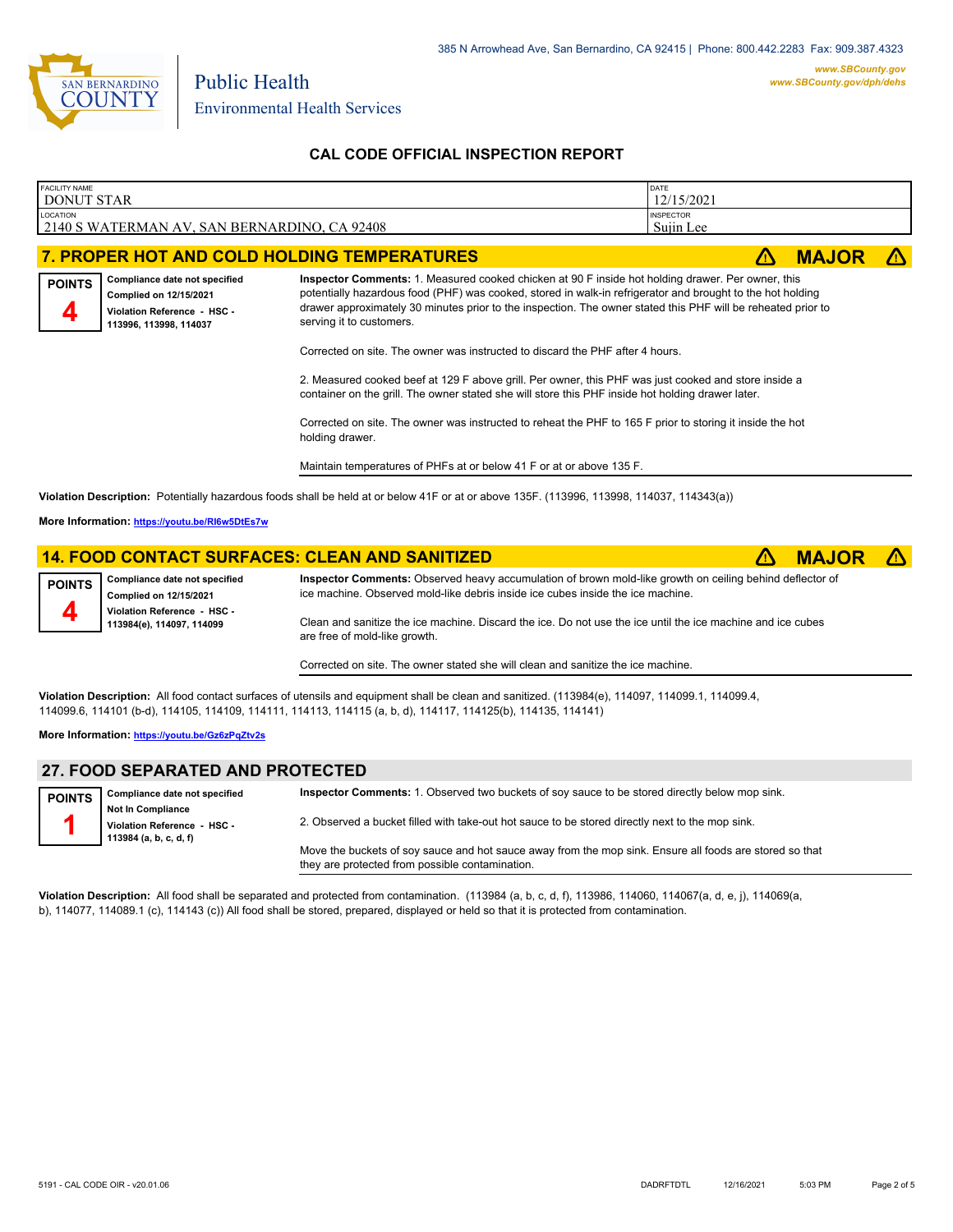

# **CAL CODE OFFICIAL INSPECTION REPORT**

| <b>FACILITY NAME</b>                         | DATE             |
|----------------------------------------------|------------------|
| <b>DONUT STAR</b>                            | 12/15/2021       |
| <b>LOCATION</b>                              | <b>INSPECTOR</b> |
| 2140 S WATERMAN AV, SAN BERNARDINO, CA 92408 | Sujin Lee        |
|                                              |                  |

# **30. FOOD STORAGE; FOOD STORAGE CONTAINERS IDENTIFIED**

| <b>POINTS</b> | Compliance date not specified<br><b>Not In Compliance</b><br>Violation Reference - HSC -<br>114047.114049.114051 | <b>Inspector Comments:</b> 1. Observed following foods to be stored directly on floor:<br>1) Box of chili sauce at cook's line<br>2) Box of pure clear frying oil adjacent to preparation sink<br>3) Two buckets of soy sauce underneath mop sink<br>4) Four boxes of raw chicken in walk-in refrigerator<br>5) Box of beef rib eye in walk-in freezer |
|---------------|------------------------------------------------------------------------------------------------------------------|--------------------------------------------------------------------------------------------------------------------------------------------------------------------------------------------------------------------------------------------------------------------------------------------------------------------------------------------------------|
|               |                                                                                                                  | Store all foods at least 6 inches off the floor to prevent splash, dust, vermin or other forms of contamination or<br>adulteration.                                                                                                                                                                                                                    |
|               |                                                                                                                  | 2. Observed a black plastic container of salt without a label.                                                                                                                                                                                                                                                                                         |
|               |                                                                                                                  | Provide a label for food or ingredients that have been removed from original package and not easily<br>recognizable.                                                                                                                                                                                                                                   |
|               |                                                                                                                  |                                                                                                                                                                                                                                                                                                                                                        |

**Violation Description:** Food shall be stored in approved containers and labeled as to contents. Food shall be stored at least 6" above the floor on approved shelving in an approved location to prevent possible contamination. (114047, 114049, 114051, 114053, 114055, 114067(h), 14069 (b))

**More Information: [https://youtu.be/km4FCy\\_IQ44](https://youtu.be/km4FCy_IQ44)**

#### **32. FOOD PROPERLY LABELED & HONESTLY PRESENTED**

**Compliance date not specified Not In Compliance Violation Reference - HSC - 114087, 114089 POINTS 1 Inspector Comments:** Observed several clear packaged bags of fried noodles without following label information: name of the food, weight, quantity and name of business. Label information shall include the following: (a) Common name of the food or descriptive identity statement (b) If made with two or more ingredients, a list of ingredients in descending order of predominance by weight (c) An accurate declaration of the quantity of contents (d) The name and place of business of the

manufacturer, packer, or distributor (e) The statement "Perishable Keep Refrigerated" for PHF preserved by refrigeration (f) Nutritional labeling, unless exempted in the Federal Food, Drug, and Cosmetic Act.

**Violation Description:** Any food is misbranded if its labeling is false or misleading, if it is offered for sale under the name of another food, or if it is an imitation of another food for which a definition and standard of identity has been established by regulation. (114087, 114089, 114089, 1(a, b), 114090, 114093.1) Bulk food available for consumer self-service must have an information label, sign, and/or other method of notification that includes the label information. (114089) Prepackaged food must bear a label that complies with the labeling requirements as prescribed by the Sherman Food, Drug and Cosmetic Law. (114089 and 114089(a))

Restaurants must provide a brochure placed at the point of sale that includes at least calories, sodium, saturated fat, and carbohydrates information per menu item. For sit-down restaurants, the information must be provided at the table. Drive-thrus are required to have the brochures available upon request and have a notice of the availability at the point of sale. (114094)

#### **33. NONFOOD-CONTACT SURFACES CLEAN**

| <b>POINTS</b> | Compliance date not specified<br><b>Not In Compliance</b> | Inspector Comments: 1. Observed accumulation of dust on fan inside Coca cola refrigerator and a fan<br>located in front of 3-compartment sink. |
|---------------|-----------------------------------------------------------|------------------------------------------------------------------------------------------------------------------------------------------------|
|               | Violation Reference - HSC -<br>114115 (c)                 | 2. Observed accumulation of black mold-like growth on stainless steel panel above 3-compartment sink.                                          |
|               |                                                           | Maintain all nonfood-contact surfaces in a clean and sanitary condition.                                                                       |

**Violation Description:** All nonfood contact surfaces of utensils and equipment shall be clean. (114115 (c))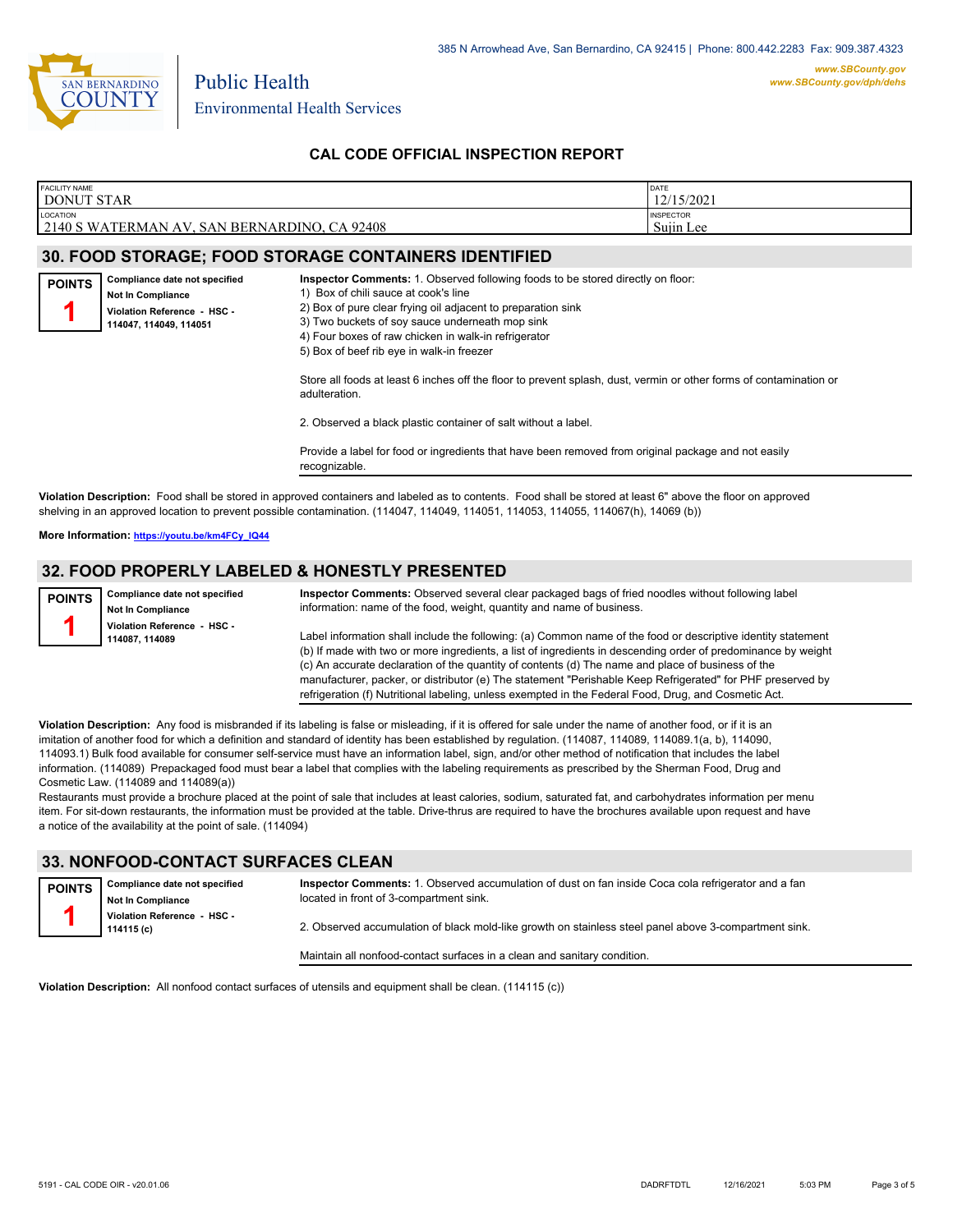

## **CAL CODE OFFICIAL INSPECTION REPORT**

| <b>FACILITY NAME</b>                                                  | DATE                          |
|-----------------------------------------------------------------------|-------------------------------|
| DONUT STAR                                                            | 12/15/2021                    |
| <b>LOCATION</b><br>2140 S WATERMAN AV,<br>CA 92408<br>SAN BERNARDINO. | <b>INSPECTOR</b><br>Sujin Lee |

# **36. EQUIPMENT, UTENSILS AND LINENS: STORAGE AND USE**

**Compliance date not specified Not In Compliance Violation Reference - HSC - POINTS 1**

**114074, 114081, 114119**

**Inspector Comments:** Observed handle of scoop(s)/strainer/brush in direct contact with following food items:

1. Mocha powder 2. Strawberry blended cream

3. Flour

Store all scoop(s)/strainer/brush so that the handles do not come in contact with food.

**Violation Description:** All clean and soiled linen shall be properly stored; non-food items shall be stored and displayed separate from food and food-contact surfaces. (114185.3 - 114185.4)Utensils and equipment shall be handled and stored so as to be protected from contamination. (114074 - 114075, 114081, 114119, 114121, 114161, 114178, 114179, 114083, 114185, 114185.2, 114185.5) Pressurized cylinders must be securely fastened to a rigid structure. (114172)

#### **41. PLUMBING; PROPER BACKFLOW DEVICES**

| <b>POINTS</b>                                                                   | Compliance date not specified<br><b>Not In Compliance</b> | Inspector Comments: 1. Observed hot water pressure to be very weak at the front handwashing sink. Note:<br>Both hot and cold water was observed to be supplied at the handwashing sink. |
|---------------------------------------------------------------------------------|-----------------------------------------------------------|-----------------------------------------------------------------------------------------------------------------------------------------------------------------------------------------|
| Violation Reference - HSC -<br>Repair the handwashing sink.<br>114171, 114189.1 |                                                           |                                                                                                                                                                                         |
|                                                                                 |                                                           | 2. Insufficient air gap was observed in between clear drain tube of Coca cola soda fountain machine and floor<br>sink                                                                   |

Provide a minimum of one inch air gap between all drain tube/pipe and floor sinks.

**Violation Description:** The potable water supply shall be protected with a backflow or back siphonage protection device, as required by applicable plumbing codes. (114192) All plumbing and plumbing fixtures shall be installed in compliance with local plumbing ordinances, shall be maintained so as to prevent any contamination, and shall be kept clean, fully operative, and in good repair. Any hose used for conveying potable water shall be of approved materials, labeled, properly stored, and used for no other purpose. (114171, 114189.1, 114190, 114193, 114193.1, 114199, 114201, 114269)

#### **48. FOOD HANDLER CERTIFICATION**

**Compliance date not specified Not In Compliance Violation Reference - SBCC - 33.0409 POINTS 3 Inspector Comments:** Observed one food handler certification to be expired on january 2021. Per owner, this employee began employment more than one week prior to the inspection. Provide a valid San Bernardino County food handler cards within fourteen (14) days. A missing food handler cards-inspector handout was provided to fill out. Email the completed handout and a copy of valid food handler card to sbcfoodworker@gmail.com. Failure to comply shall result in a billable follow up inspection at an hourly rate of \$245 with 30 minute-minimum.

**Violation Description:** This facility is currently in violation with the food handler certification requirement for San Bernardino County, which states all food handlers must obtain a valid food handler certificate within fourteen (14) days of employment (33.0410, 33.044). Failure to provide proof of food handler certification within fourteen (14) days will result in unannounced billable (at our current hourly rate) re-inspections to verify compliance.

This facility operator must complete the 'Missing Food Handler' form provided by the inspector and email an electronic copy (scans or photos are ok as long as they are readableto sbcfoodworker@gmail.com

**More Information: [http://www.sbcounty.gov/dph/dehs/Depts/EnvironmentalHealth/FIRST/food\\_worker\\_training.aspx](http://www.sbcounty.gov/dph/dehs/Depts/EnvironmentalHealth/FIRST/food_worker_training.aspx)**

#### **IMPORTANT: Risk Based Inspection Frequency**

Food facilities that pose a higher risk level for causing foodborne illness will be subject to an additional inspection, to be billed at the hourly rate as provided in the San Bernardino Count[y Code Schedule of Fees. Facilitie](https://codelibrary.amlegal.com/codes/sanbernardino/latest/sanberncty_ca/0-0-0-122474#JD_16.0213B)s that received one or more of the following will be elevated to a high risk tier:

- A score letter of "C" or lower on one of the last two graded inspections,
- A score letter of "B" on two of the last three graded inspections,
- Repeated "four (4) point violation Risk Factor" (critical violation codes 1-23) on the last two inspections, or
- · Four (4) or more critical violations (codes 1-23) noted during an inspection, or
- A permit suspension (closure) on your last graded inspection.